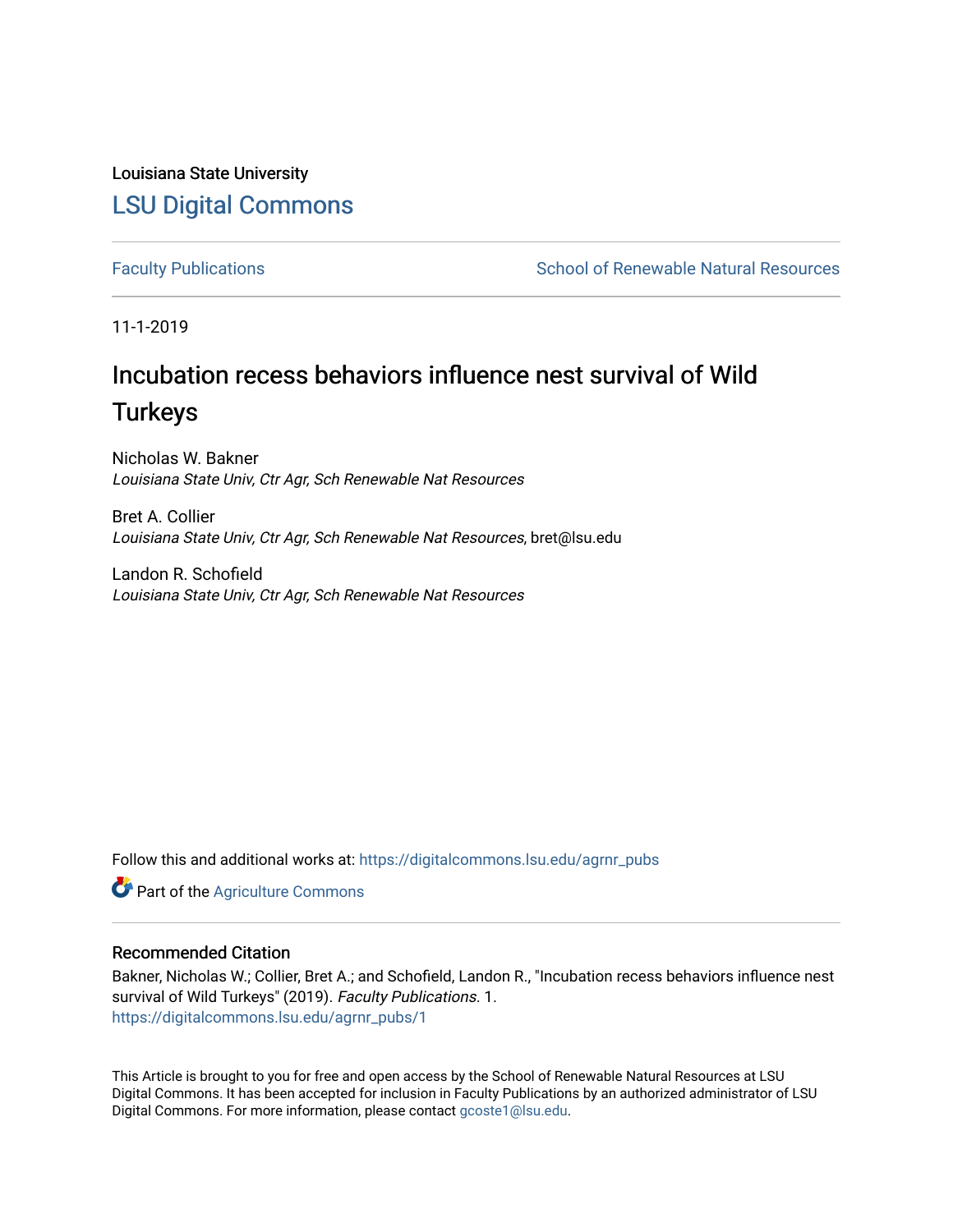# **WILEY**

# **ORIGINAL RESEARCH**



# **Incubation recess behaviors influence nest survival of Wild Turkeys**

**Nicholas W. Bakner1** | **Landon R. Schofield1** | **Cody Cedotal<sup>2</sup>** | **Michael J. Chamberlain<sup>3</sup>** | **Bret A. Collier<sup>1</sup>**<sup>D</sup>

**Ecology and Evolution** 

1 School of Renewable Natural Resources, Louisiana State University Agricultural Center, Baton Rouge, Louisiana

<sup>2</sup> Louisiana Department of Wildlife and Fisheries, Baton Rouge, Louisiana

3 Warnell School of Forestry and Natural Resources, University of Georgia, Athens, Georgia

#### **Correspondence**

Bret A. Collier, School of Renewable Natural Resources, Louisiana State University Agricultural Center, Baton Rouge, LA 70803. Email: [bret@lsu.edu](mailto:bret@lsu.edu)

#### **Present address**

Nicholas W. Bakner, Warnell School of Forestry and Natural Resources, University of Georgia, Athens, Georgia

#### **Funding information**

South Carolina Department of Natural Resources; Georgia Department of Natural Resources, Wildlife Resources Division; Louisiana Department of Wildlife and Fisheries; TPWD; U.S. Fish and Wildlife Service, Grant/Award Number: TX W-164-R-1; United States Forest Service, Kisatchie Ranger District of Louisiana

#### **Abstract**

In ground nesting upland birds, reproductive activities contribute to elevated predation risk, so females presumably use multiple strategies to ensure nest success. Identification of drivers reducing predation risk has primarily focused on evaluating vegetative conditions at nest sites, but behavioral decisions manifested through movements during incubation may be additional drivers of nest survival. However, our understanding of how movements during incubation impact nest survival is limited for most ground nesting birds. Using GPS data collected from female Eastern Wild Turkeys (*n* = 206), we evaluated nest survival as it relates to movement behaviors during incubation, including recess frequency, distance traveled during recesses, and habitat selection during recess movements. We identified 9,361 movements off nests and 6,529 recess events based on approximately 62,065 hr of incubation data, and estimated mean nest attentiveness of 84.0%. The numbers of recesses taken daily were variable across females (range: 1-7). Nest survival modeling indicated that increased cumulative distance moved during recesses each day was the primary driver of positive daily nest survival. Our results suggest behavioral decisions are influencing trade-offs between nest survival and adult female survival during incubation to reduce predation risk, specifically through adjustments to distances traveled during recesses.

#### **KEYWORDS**

incubation behavior, nest success, recess movements, reproduction, Wild Turkey

# **1** | **INTRODUCTION**

Annual reproduction is the primary driver of avian population dynamics across a wide variety of species and systems (Martin, 1995). Identifying factors underlying variability in reproductive success is central to improving understanding of population dynamics (Ghalambor & Martin, 2002; Martin, 2002). Reproductive activities are known to be expensive to avian species, resulting in periods of high predation risk, reduced energy acquisition and impacts to embryonic development (Deeming & Reynolds, 2015; Fontaine & Martin, 2006; Skutch, 1962). Hence, birds use a wide array of behavioral strategies during incubation to ensure nest success in dynamic landscapes (Deeming, 2002).

Ground-nesting upland birds are inextricably linked to nest locations during incubation, which limits foraging opportunities and potentially exposes individuals to elevated predation risk (Deeming

This is an open access article under the terms of the [Creative Commons Attribution](http://creativecommons.org/licenses/by/4.0/) License, which permits use, distribution and reproduction in any medium, provided the original work is properly cited.

© 2019 The Authors. *Ecology and Evolution* published by John Wiley & Sons Ltd.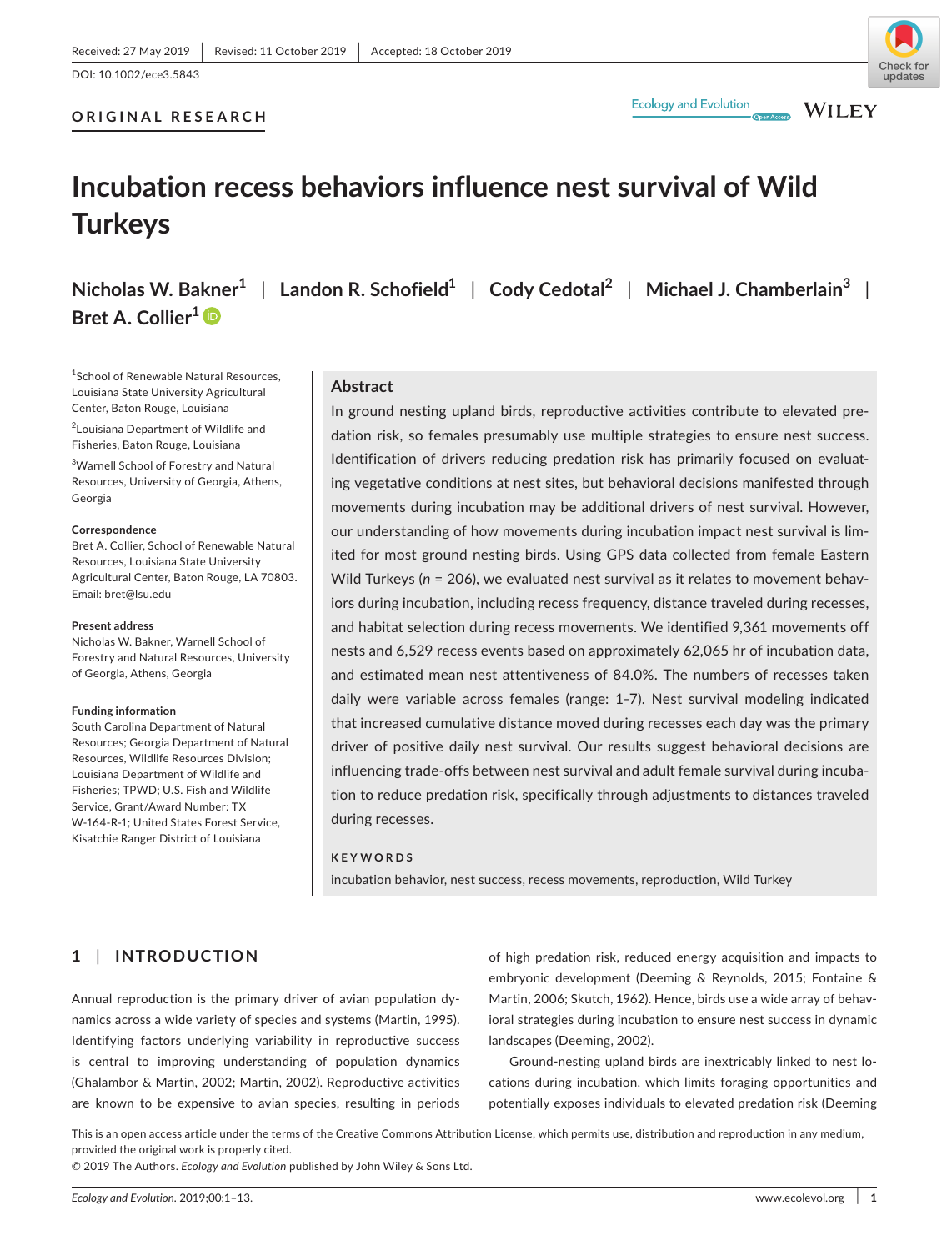& Reynolds, 2015; Skutch, 1962). Evaluations of likely drivers of reproductive success have regularly focused on vegetative conditions at the nest site (Batary & Baldi, 2004; Ghalambor & Martin, 2002; Martin, 1993), as vegetation is thought to mitigate predation risk and influence nest-site selection (Orians & Wittenberger, 1991). However, the distribution of vegetation and resources around nest sites may have fitness consequences to females (Jones, 2001), which are manifested via behavioral decisions during incubation. Therefore, behavioral activities undertaken during incubation may mitigate risk of nest loss (Deeming, 2002; Martin, 1993).

Incubation recesses are directional movements made away from nesting locations during active incubation, which are thought to allow individual's time to acquire necessary resources (Deeming, 2002) while maintaining appropriate egg temperatures (Deeming, 2002; Fu et al., 2017; Jia, Sun, & Swenson, 2010; Naylor, Szuba, & Bendell, 1988; Webb, 1987). However, movements associated with recesses may increase predation risk to both the female and nest (Martin, 2002), and therefore, the distribution of resources within an accessible landscape during incubation should drive frequency and distance of individual recess movements (Conley et al., 2015). Currently, the consequences of recess movements on nest survival of ground-nesting upland birds are generally unknown (Jones, 2001; Orians & Wittenberger, 1991), but there is evidence suggesting that activities such as recess bout frequency can impact reproductive effort (Burnam et al., 2012; Coates & Delehanty, 2008; Conway & Martin, 2000; Kessler, 1962; Smith, Tulp, Schekkerman, Gilchrist, & Forbes, 2012; Wiebe & Martin, 1997). Thus, linking behavioral activities during incubation with conditions of the surrounding landscape may provide insight into individual drivers of reproductive success (Aldrich & Raveling, 1983; Dudko, Coates, & Delehanty, 2019; Naylor et al., 1988; Smith et al., 2012).

The Eastern Wild Turkey (*Meleagris gallopavo silvestris*; hereafter, wild turkey) is a ground-nesting uniparental Galliform widely

distributed across the United States and southern Canada. Duration of incubation ranges from 25 to 29 days during March-July (Healy, 1992) and during incubation, and females are restricted to an incubation range around the nest site (Conley et al., 2015; Healy, 1992). Nest**-**site selection and vegetative characteristics at the nest site have historically been considered the primary driver of reproductive success for wild turkeys (Badyaev, Etges, & Martin, 1996; Chamberlain & Leopold, 2000), but contemporary works have noted that vegetative conditions at nest sites may have limited importance to nest success (Byrne & Chamberlain, 2013; Conley et al., 2015; Little, Chamberlain, Conner, & Warren, 2016; Streich, Little, Chamberlain, Conner, & Warren, 2015; Yeldell, Cohen, Little, Collier, & Chamberlain, 2017).

Conversely, behavioral decisions during incubation could underlie population dynamics (Conley et al., 2015), specifically nest survival could be influenced by incubation recess behaviors. Incubation recesses by wild turkeys were believed to be geared toward ensuring that incubating females can defecate and forage away from nest sites (Green, 1982; Martin, Juhan, Palmer, & Carroll, 2015; Williams, Austin, Peoples, & Phillips, 1971) but recesses have rarely been accurately documented in the field (Conley et al., 2015; Williams et al., 1971). Notably, the extant literature on incubation recess behaviors by wild turkeys is based on a small sample of observations of females either leaving or returning to nest sites (Green, 1982; Spohr, 2001; Williams et al., 1971). As incubating females must balance recess movements with increased predation risk, there is potential that recess movements and resources selected by females during recesses could impact nest survival (Conley et al., 2015) and potentially female survival during the breeding period (Collier, Melton, Hardin, Silvy, & Peterson, 2009). Understanding how incubation recess behaviors are related to nest survival is unknown, yet potentially important aspect of our collective understanding of wild turkey reproductive



**FIGURE 1** Map of study sites across the southeastern United States where incubation recess behaviors were evaluated for female Eastern Wild Turkeys (*Meleagris gallopavo silvestris*) during 2014‒2017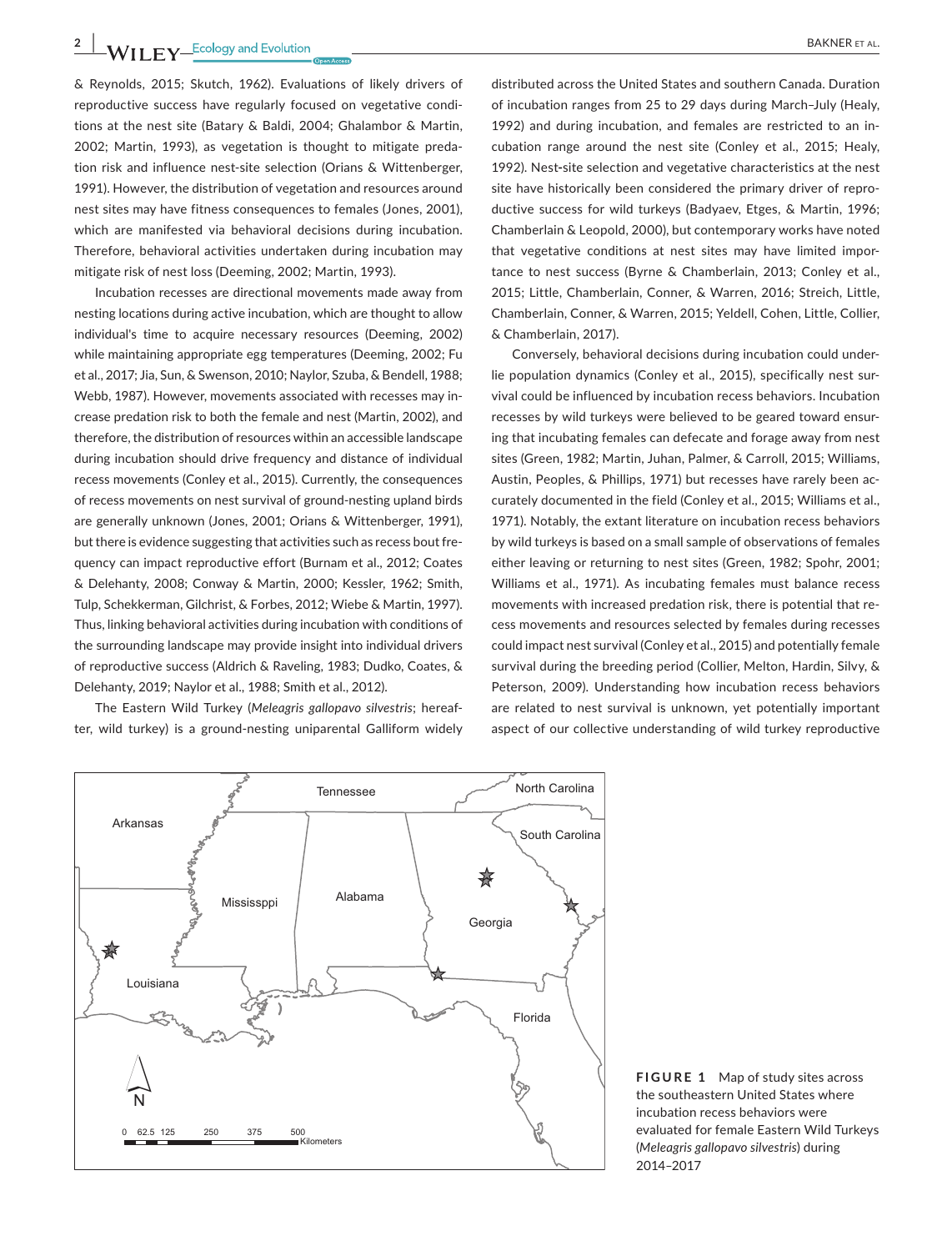ecology. Our objectives were to (a) describe incubation recess behaviors and evaluate relationships between behavioral activities and nest survival, and (b) evaluate space and habitat use of incubating females at multiple spatial scales around the nest site to determine whether differences in nest success were driven by landcover types within incubation ranges.

## **2** | **STUDY AREA**

We conducted research on 6 study sites throughout the southeastern United States (Figure 1). In South Carolina, we conducted research on three contiguous wildlife management areas (WMA; Webb, Hamilton Ridge, and Palachucola; hereafter Webb WMA Complex), all managed by the South Carolina Department of Natural Resources (SCDNR). The Webb WMA Complex was dominated by longleaf pine (*Pinus palustris*), loblolly pine (*P. taeda*), and slash pine (*P. elliottii*) forests with hardwood stands along riparian corridors and expanses of bottomland hardwood wetlands consisting of oaks (*Quercus* spp.). Prescribed fire was applied on an approximately 3- to 5-year return interval. For a detailed description of site conditions on the Webb WMA Complex, see Wightman et al. (2018).

In Georgia, we conducted research on three sites: Silver Lake, B. F. Grant, and Cedar Creek WMA. The Silver Lake WMA, located in southwest Georgia, was owned and managed by the Georgia Department of Natural Resources—Wildlife Resources Division (GADNR). Silver Lake WMA was dominated by mature pine forests and forested wetlands. Overstory species were predominately longleaf pine, loblolly pine, slash pine, oaks, and sweetgum (*Liquidambar styraciflua*). Prescribed fire was applied on an approximately 2- to 3-year return interval. For a detailed description of site conditions on Silver Lake WMA, see Wood et al. (2018).

B. F. Grant WMA was owned by the Warnell School of Forestry and Natural Resources at the University of Georgia and was managed jointly by the GADNR and the Warnell School. B. F. Grant was dominated by loblolly pine stands, agricultural lands, mixed hardwood-pine forests, and hardwood lowlands containing mostly oaks, sweetgum, and hickory (*Carya* spp.). Agricultural lands were mostly grazed mixed fescue (*Festuca* sp.) fields and hay fields planted for rye grass (*Lolium* sp.). Cedar Creek WMA was owned by the U. S. Forest Service (USFS) and managed in partnership with GADNR. Cedar Creek was composed primarily of loblolly pine uplands, mixed hardwood-pine forests, and hardwood lowlands of similar species composition as B. F. Grant. Prescribed fire was applied on an approximately 3- to 5-year rotation.

In Louisiana, we conducted research on the Kisatchie National Forest (KNF) and Peason Ridge WMA in west-central Louisiana. The KNF was owned and managed by the USFS, whereas Peason Ridge WMA was jointly owned by the USFS and the US Army. Both areas were composed of pine-dominated forests consisting of loblolly pine, longleaf pine, slash pine, hardwood riparian zones, and forested wetlands, with forest openings, utility right-of-ways, and forest roads distributed throughout. Prescribed fire was applied on an

approximately 3- to 5-year return interval. For a detailed description of site conditions on KNF, see Yeldell et al. (2017).

## **3** | **METHODS**

We captured wild turkeys using rocket nets baited with cracked corn during January-March 2014-2017. We identified sex and determined age of captured individuals based on presence of barring on the ninth and tenth primaries (Pelham & Dickson, 1992). All individuals were given a numbered, riveted aluminum tarsal band and radio-tagged with a backpack-style GPS-VHF transmitter (Guthrie et al., 2011) produced by Biotrack Ltd. We programmed transmitters to take 1 location nightly (23:58:58), and hourly locations between 05:00 and 20:00 until the battery died or the unit were recovered (Cohen, Prebyl, Collier, & Chamberlain, 2018). We released wild turkeys at the capture location immediately following processing. Any individual who died within 3 weeks of release was considered a postrelease mortality and was removed from subsequent analysis.

We monitored live-dead status daily during the reproductive season using handheld Yagi antennas and R4000 (Advanced Telemetry Systems, Inc.) or Biotracker receivers (Biotrack Ltd.). Livedead status was determined via GPS-VHF transmitter mortality signals scheduled to activate if stationary for 24 hr. We downloaded GPS locations ≥1 per week via a VHF/UHF handheld command unit receiver (Biotrack Ltd.). We viewed GPS locations and determined incubation when female locations became concentrated around a single point for 1–2 days (Collier & Chamberlain, 2011; Conley et al., 2015; Wood et al., 2018; Yeldell et al., 2017). Nesting females were not disturbed or flushed from nest sites during monitoring, but instead were live-dead checked daily via VHF from a distance of >20 m. All turkey capture, handling, and marking procedures were approved by the Institutional Animal Care and Use Committee at the Louisiana State University Agricultural Center (Protocol No. A2015- 07) and the University of Georgia (Protocol No. A2014 06008Y1A0 and A343701).

Following Yeldell et al. (2017), after nest termination we located nest sites to determine nest fate and confirmed the precise nest location for future analyses. We considered a nest to have been depredated or abandoned if the female left the nest ≤25 days into incubation, or if only intact eggs, no eggs, or egg fragments were found at the nest bowl. After nest termination, we located nests using GPS locations to determine nest fate and to confirm the nest location (Wood et al., 2018; Yeldell et al., 2017).

Females will frequently roost away from the nest site the night before initiating incubation (Conley, Yeldell, Chamberlain, & Collier, 2016), so we censored data from the first day that incubation was confirmed to occur so that we excluded movements potentially associated with laying of the last egg in the clutch from our analysis. Additionally, we censored the day of hatch and the previous day of incubation for successful nests to ensure that movements potentially related to newly hatched broods would not influence inferences related to recess behaviors.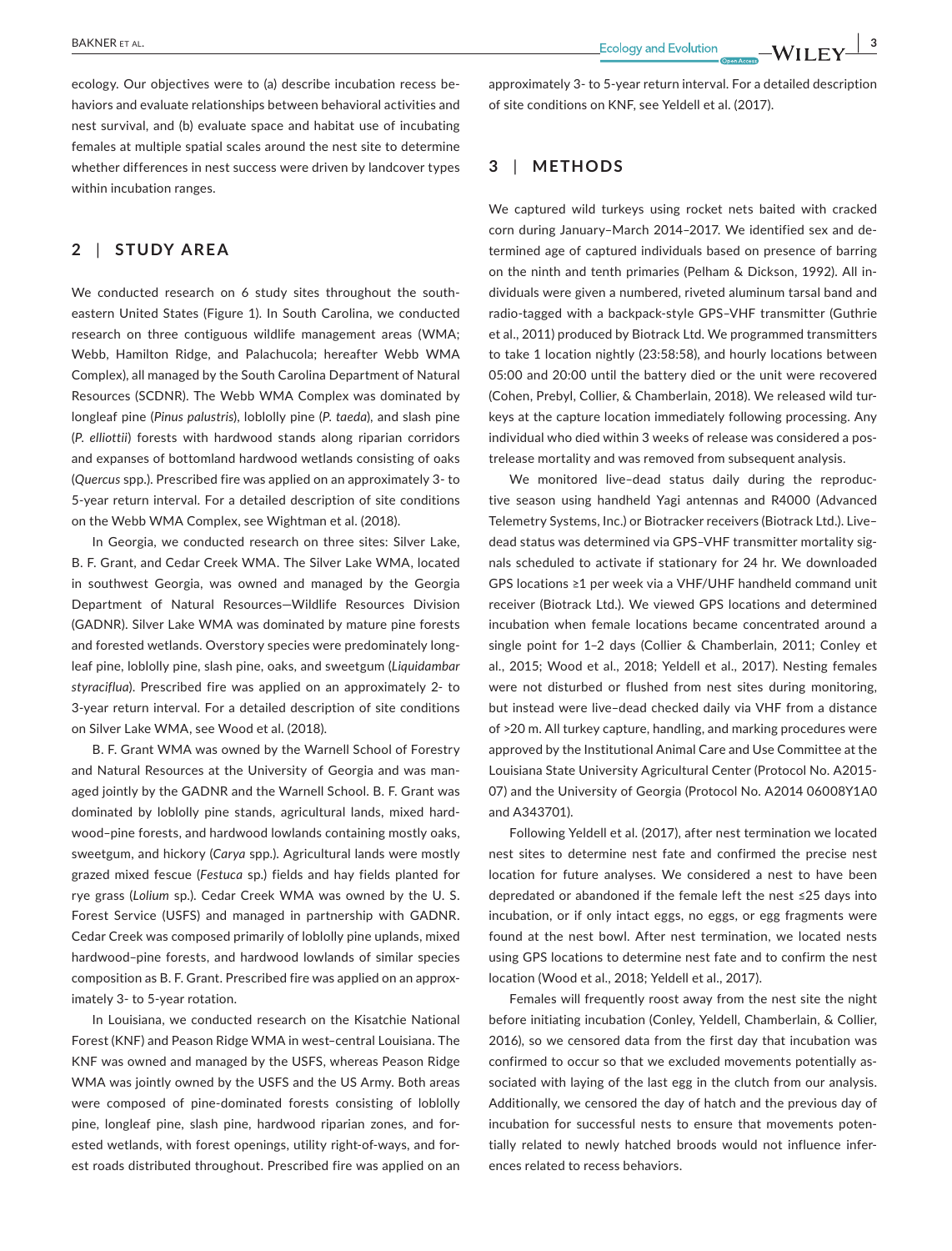Currently, no published protocol exists for quantifying what constitutes an incubation recess by wild turkeys. Previous work on wild turkeys by Williams et al. (1971) has been widely cited, but inferences from Williams et al. (1971) were based on 10 identified recess events (female leaving and returning to nest) with an average of 1.5 hr per recess. Furthermore, incubating females were irregularly monitored during the incubation period, thus graphical interpolation was used for all individuals observed leaving or returning from recess as described by Williams et al. (1971). Hence, we sought to develop a rigorous, standardized method to identify recess movements using wild turkey spatio-temporal data. First, based on previous GPS error evaluations (Guthrie et al., 2011), we conservatively buffered each nest site by 27 m (Collier et al., 2019). We then classified any locations >27 m away from the known nest location as a recess movement and considered all locations not at the nest but <27 m from the nest as incubation and not recess movements. We also discarded any GPS fixes that lacked any combination of latitude, longitude, or fix time data. We defined a single recess movement as an individual leaving and then returning to the nest at a later time (e.g.,  $\geq 1$ ) location outside of the 27 m buffer). We measured both daily frequency of recess movements, and distance and time of day for each recess movement, and calculated average daily distance traveled on recesses during the entire incubation period for each female. We estimated percentage nest attentiveness (Collier et al., 2019; Skutch, 1962) by removing recesses to obtain the time the female was on the nest (e.g., within the 27 m buffer) and dividing it by the total number of hours spent incubating. As wild turkeys generally have a low probability of nest success (Yeldell et al., 2017), we expected that individuals would be less attentive than other ground-nesting birds in order to store resources (i.e., bet hedging) for future attempts (Cervencl et al., 2011; Collier et al., 2009; Martin, 1995). Therefore, we then tested for differences between average attentiveness, average daily recess, and average daily distance traveled for successful and unsuccessful nests, using an independent 2-group *t* test with an *α* = 0.05 in R (R Core Team, 2018). Furthermore, we tested for differences between initial and renesting attempts and average attentiveness, average daily recess, and average daily distance traveled, using an independent 2-group *t* test with an *α* = 0.05 in R (R Core Team, 2018).

Our nest monitoring data produced a ragged telemetry dataset (Rotella, Dinsmore, & Shaffer, 2004), and we used the nest survival approach outlined by (Dinsmore, White, & Knopf, 2002) to evaluate influences of incubation recess movements on daily nest survival. The ragged telemetry approach serves as a general model for known fate data in program MARK (White & Burnham, 1999) when loss date may not be known exactly and is flexible for integrating time-dependent individual covariates (Collier et al., 2009; Rotella et al., 2004). For each nesting female, we created an encounter history for the entire incubation period and scaled each nesting event (*k* = 1) to the same start point, as evaluating temporal variation in nest survival was not our objective (Dinsmore et al., 2002). We recorded the last day each nest was known to be alive (*l*) and the final date that the female incubated (*m*) based on our VHF and GPS data (Conley et al., 2015, 2016; Yeldell et al., 2017) and assigned each nest a fate of

0 = survived or 1 = failed. We followed the approach of Collier et al. (2009) and developed time-dependent covariates for both the daily frequency and distance of recess movements, and time-dependent covariates for the cumulative values of daily frequency and distance of recess movements. We developed a set of candidate models, which we used to evaluate time-specific variation in wild turkey behaviors to better understand how variation in behavioral decisions during incubation drive nest survival. Underlying our work was the hypothesis that behavioral changes, manifested via the movement ecology of wild turkeys during nesting, would impact nest success. Our initial expectation was that, generally, increased movements would increase the level of attention on the landscape, which would thus increase nest failure. As such, we included models evaluating fully time-dependent covariates for daily frequency of recess movements and daily distance of recess movements, as well as cumulative frequency and distance of recess movements (Collier et al., 2009; Franklin, 2001). We also developed time-specific trend models for cumulative frequency of recesses and distance of recess movements, which assumed that the effect of each covariate did not vary by day and was thus constant over time (Franklin, 2001). We used an information-theoretic approach (Burnham & Anderson, 2002) to rank candidate models and assess model strength (based on  $\Delta AIC_c$ ) using the standard from Burnham and Anderson (2002), and estimated daily nest survival for the best fitting candidate model given the data.

We evaluated habitat use by females during the incubation period using dynamic Brownian Bridge movement models (hereafter, dBBMM) to build utilization distributions (UD) at 50% and 99% ranges for each female's incubation range (Byrne, McCoy, Hinton, Chamberlain, & Collier, 2014). Window size and margin size are utilized in a dBBMM to estimate variance across the movement path used to produce a time-step-specific UD (Byrne et al., 2014; Kranstauber, Smolla, & Scharf, 2018). We calculated all UDs (Kranstauber et al., 2018) in R (R Core Team, 2018) with R package move (Kranstauber & Smolla, 2013) using a window and margin size equal to 7 (equivalent of 14 hr) and 3 respectively, and a location error of 20 m (Byrne et al., 2014). We kept window and margin size constant to account for changes in GPS sampling frequency because we failed to see any measurable effects of altering these values when we began our analysis (Cohen et al., 2018).

Using 30 m resolution imagery from USGS Landsat-8 Operational Land Imager, we delineated primary landcover types on our study areas during May for years 2014‒2017, excluding images with ≥10% cloud cover. We chose imagery from May as that was midpoint of the nesting season and assumed landcover types were representative of the entire nesting period. We used an unsupervised classification in ERDAS Image software (Hexagon Geospatial) with 30 classes, and recoded and combined classes to create six unique landcover classes (water, coniferous, deciduous, mixed coniferous-deciduous, open herbaceous, and human infrastructure). Within each UD, we estimated the proportion of each landcover type to provide an assessment of habitat use by incubating females.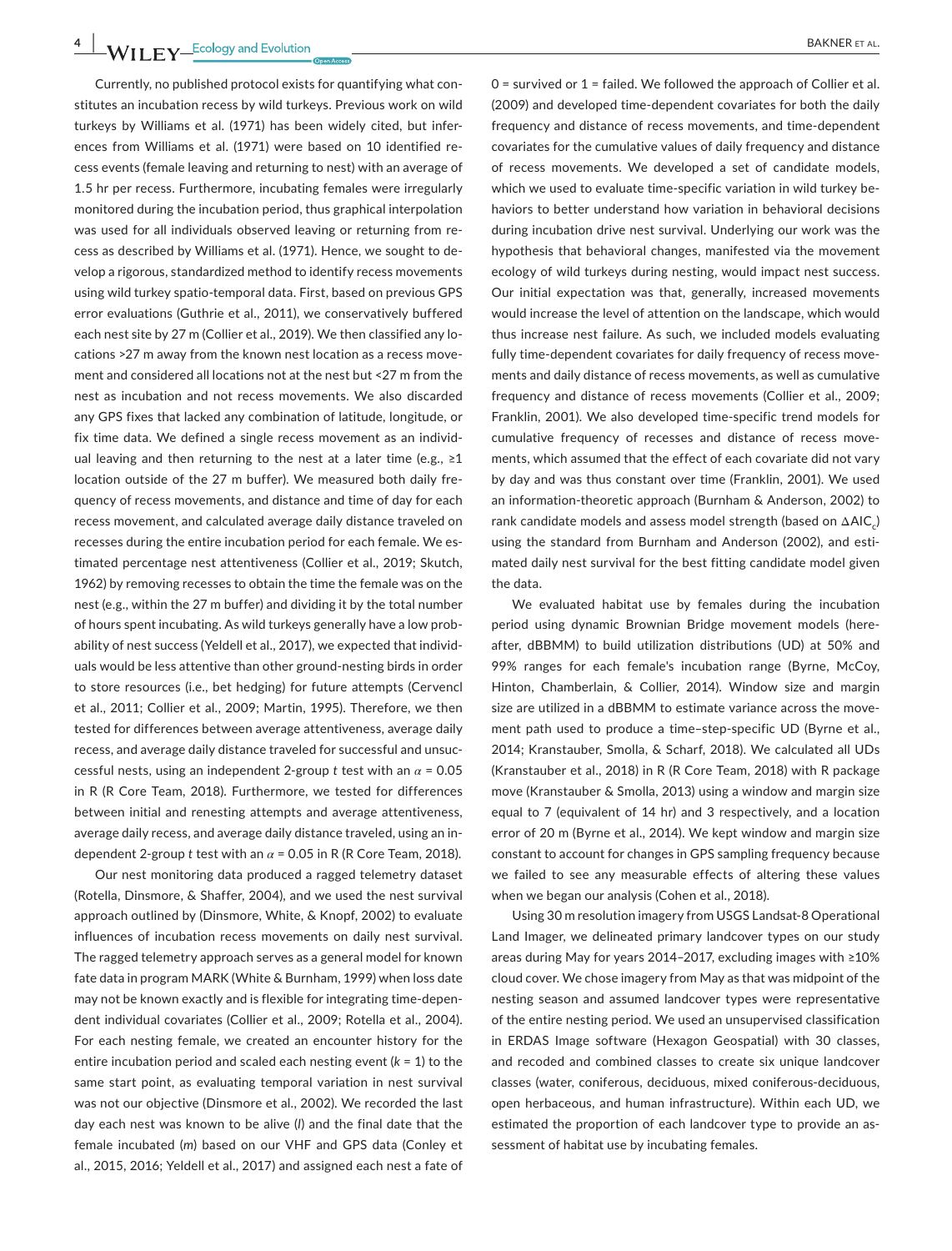**FIGURE 2** Cumulative nest failure by day of incubation for female Eastern Wild Turkey (*Meleagris gallopavo silvestris*) across multiple study sites in the southeastern United States during 2014–2017



**TABLE 1** Numbers and percentages of initial nesting attempts, renesting attempts, and fate of 269 nest sites of radio-tagged female Eastern Wild Turkeys (*Meleagris gallopavo silvestris*) monitored during 2014‒2017

| Study site                            | <b>State</b>   | Initial $(\%)$ | Renest (%) | Success (%) | Fail $(%)$ |
|---------------------------------------|----------------|----------------|------------|-------------|------------|
| B.F. Grant Wildlife Management Area   | Georgia        | 8(62)          | 5(38)      | 1(8)        | 12 (92)    |
| Cedar Creek Wildlife Management Area  | Georgia        | 24(77)         | 7(23)      | 5(16)       | 26(84)     |
| Kisatchie National Forest             | Louisiana      | 54 (62)        | 33 (38)    | 16(18)      | 71 (82)    |
| Peason Ridge Wildlife Management Area | Louisiana      | 27(79)         | 7(21)      | 2(6)        | 32 (94)    |
| Silver Lake Wildlife Management Area  | Georgia        | 32 (60)        | 21 (40)    | 22(42)      | 31(58)     |
| Webb WMA Complex                      | South Carolina | 44 (86)        | 7(14)      | 24(47)      | 27(53)     |
| Total                                 |                | 189 (70)       | 80 (30)    | 70 (26)     | 199 (74)   |

**TABLE 2** Mean and standard deviation (*SD*) of the number of days of incubation, mean (*SD*) number of GPS locations collected while a female was incubating, mean (*SD*) number of recesses per female during incubation, and estimate of nest attentiveness (proportion of time an individual remained on the nest) for 269 nesting attempts made by radio-tagged female Eastern Wild Turkeys (*Meleagris gallopavo*  silvestris) monitored during nesting for each research site across 2014-2017

| Study site                               | Mean days incubated<br>(SD) | Mean no. of GPS<br>locations (SD) | Mean recesses per<br>individual (SD) | Nest attentiveness.<br>$%$ (SD) |
|------------------------------------------|-----------------------------|-----------------------------------|--------------------------------------|---------------------------------|
| B.F. Grant Wildlife Management<br>Area   | 9(8.3)                      | 123 (123.0)                       | 24(24.1)                             | 70 (12.2)                       |
| Cedar Creek Wildlife<br>Management Area  | 15(8.9)                     | 227 (137.2)                       | 41(26.3)                             | 73(8.2)                         |
| Kisatchie National Forest                | 14 (9.0)                    | 201 (144.5)                       | 23(20.7)                             | 85(8.1)                         |
| Peason Ridge Wildlife<br>Management Area | 13(7.9)                     | 193 (130.0)                       | 17(17.0)                             | 88 (8.0)                        |
| Silver Lake Wildlife Management<br>Area  | 17(9.3)                     | 266 (159.1)                       | 20(14.2)                             | 88 (12.9)                       |
| Webb WMA Complex                         | 19(8.5)                     | 296 (144.6)                       | 26(17.7)                             | 84 (17.1)                       |
| Overall totals/averages                  | 9(7.4)                      | 231 (149.9)                       | 24.3 (20.6)                          | 84 (12.6)                       |

# **4** | **RESULTS**

We monitored 332 nesting attempts by 230 (210 adults and 20 juveniles) female wild turkeys during 2014-2017. We censored 12 nesting attempts because of incomplete GPS data resulting from failed transmitters. Summary metrics for the 320 nesting attempts

indicated that females incubated nests an average of 9 days (*SD* = 7.4; median = 7, range =  $1-29$ ), and 75% of nesting attempts failed by day 14 (Figure 2). We removed 51 nesting attempts that were incubated <4 days due to lack of spatial data needed to accurately estimate UDs and used 269 nesting attempts (initial attempts = 189, renesting attempts = 80) by 206 females to quantify recess behaviors and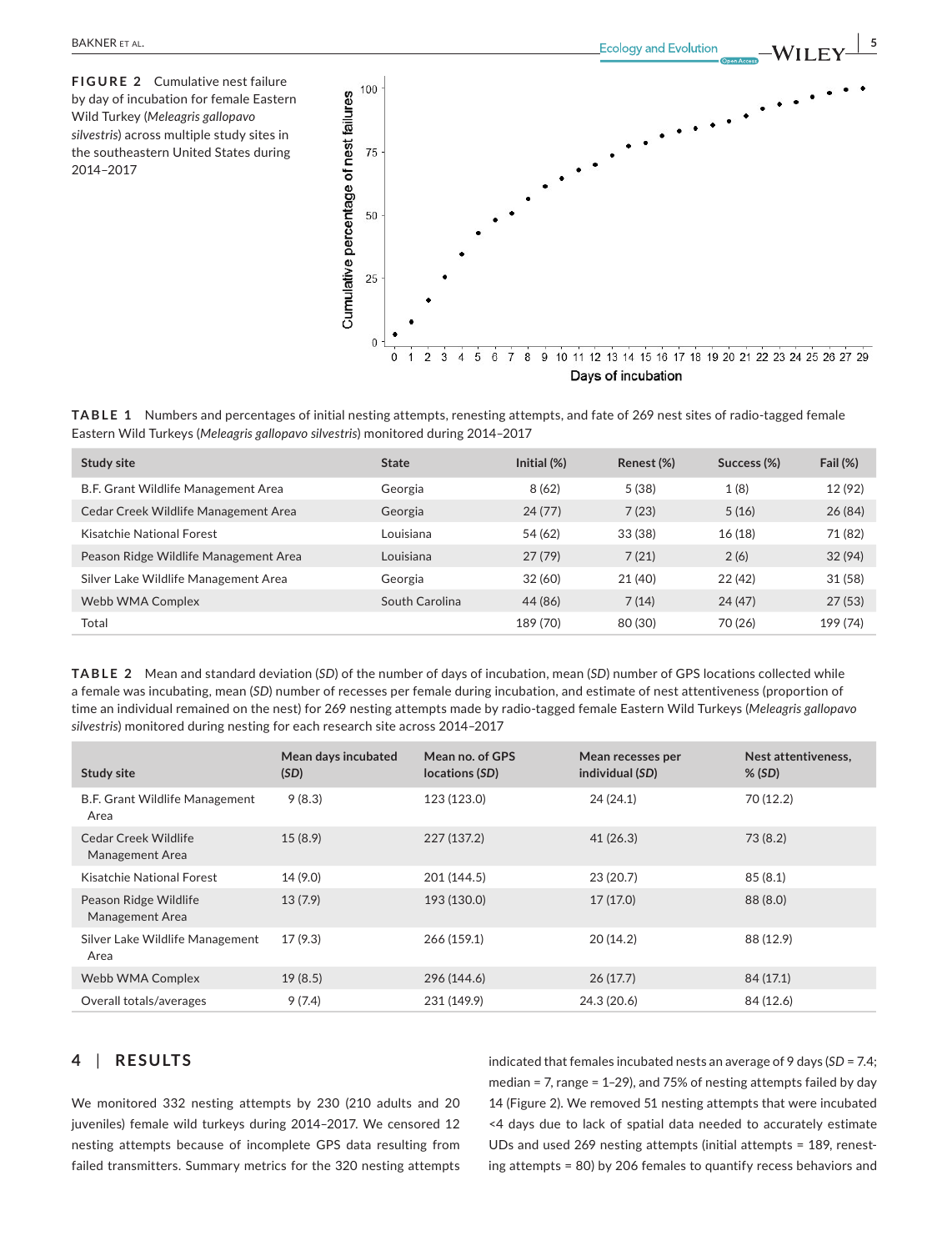



**FIGURE 3** Hourly recess movements for female Eastern Wild Turkey (*Meleagris gallopavo silvestris*) across multiple study sites in the southeastern United States during 2014–2017

**TABLE 3** Mean and standard deviation (*SD*) of the number of daily incubation recesses for all individual and for individuals with successful, unsuccessful, initial nesting, and renesting attempts for radio-tagged female Eastern Wild Turkeys (*Meleagris gallopavo silvestris*) monitored during 2014‒2017

| <b>Site</b>                                   | Mean number<br>recess (SD) | Mean recesses<br>successful nest (SD) | Mean recesses<br>failed nest (SD) | Mean recesses initial<br>attempt (SD) | Mean recesses renest<br>attempt (SD) |
|-----------------------------------------------|----------------------------|---------------------------------------|-----------------------------------|---------------------------------------|--------------------------------------|
| <b>B.F. Grant Wildlife</b><br>Management Area | 2.5(0.72)                  | 3                                     | 2.4(0.73)                         | 2.6(0.56)                             | 2.3(0.99)                            |
| Cedar Creek Wildlife<br>Management Area       | 2.7(0.68)                  | 2.5(0.90)                             | 2.7(0.65)                         | 2.7(0.71)                             | 2.7(0.62)                            |
| Kisatchie National Forest                     | 1.7(0.72)                  | 1.8(0.93)                             | 1.7(0.66)                         | 1.7(0.63)                             | 1.8(0.84)                            |
| Peason Ridge Wildlife<br>Management Area      | 1.3(0.68)                  | 1.6(0.92)                             | 1.2(0.68)                         | 1.3(0.71)                             | 1.1(0.61)                            |
| Silver Lake Wildlife<br>Management Area       | 1.3(0.44)                  | 1.3(0.51)                             | 1.2(0.39)                         | 1.3(0.45)                             | 1.2(0.44)                            |
| Webb WMA Complex                              | 1.5(0.65)                  | 1.3(0.65)                             | 1.6(0.63)                         | 1.5(0.64)                             | 1.1(0.60)                            |
| Overall totals/averages                       | 1.7(0.79)                  | 1.5(0.78)                             | 1.7(0.79)                         | 1.7(0.78)                             | 1.6(0.84)                            |

landcover use (Table 1). We identified 9,361 recess movements and 6,529 recess events based on approximately 62,065 hr of incubation across all study sites (Table 2). Based on nesting attempts, mean nest attentiveness was 84.0% (*SD* = 0.13, range = 0%-98.3%) and did not differ by nest fate (successful mean nest attentiveness = 85.3%, failed mean nest attentiveness = 83.2%; *t* = −1.15, *df* = 115.22, *p* = .253). We found no difference in mean nest attentiveness for successful (84%, *SD* = 14.8) and failed initial nesting attempts (83%, *SD* = 13.7, *t* = −0.46, *df* = 76.21, *p* = .645). However, mean nest attentiveness was greater (*t* = −1.97, *df* = 40.05, *p* = .056) for successful (88%, *SD* = 0.08) than failed renesting attempts (84%, *SD* = 0.09).

We observed that 47% of recess movements occurred between 1,000 and 1,500 (Figure 3), and mean recesses per day was 1.7 (*SD* = 0.79, median = 1.5, range = 0–7). Mean recesses per day did not differ between successful (mean = 1.5, *SD* = 0.78, range 0–7; Table 3) and unsuccessful (mean = 1.7, *SD* = 0.79, range = 0–6) nests (*t* = 1.63, *df* = 121.29, *p* = .106). We found no difference in mean number of daily recesses between initial nesting attempts (mean = 1.7,  $SD = 0.78$ , range = 0-6) and renesting attempts (mean = 1.6, *SD* = 0.84, range = 0–7, *t* = 0.48, *df* = 138.5, *p* = .631). We also found that the mean number of recesses did not differ between successful (1.6) and unsuccessful (1.7) nests for first nesting attempts (*t* = 0.95, *df* = 86.98, *p* = .345). Additionally, the mean number of recesses did not differ between failed (mean = 1.7, *SD* = 0.81, range = 0–4) and successful renesting attempts (mean = 1.4, *SD* = 0.91, range = 0-6; *t* = 1.41, *df* = 34.38, *p* = .168).

Average daily distance moved during incubation was 84.8 m (*SD* = 30.9, range = 0–998.5 m). Females with failed nesting attempts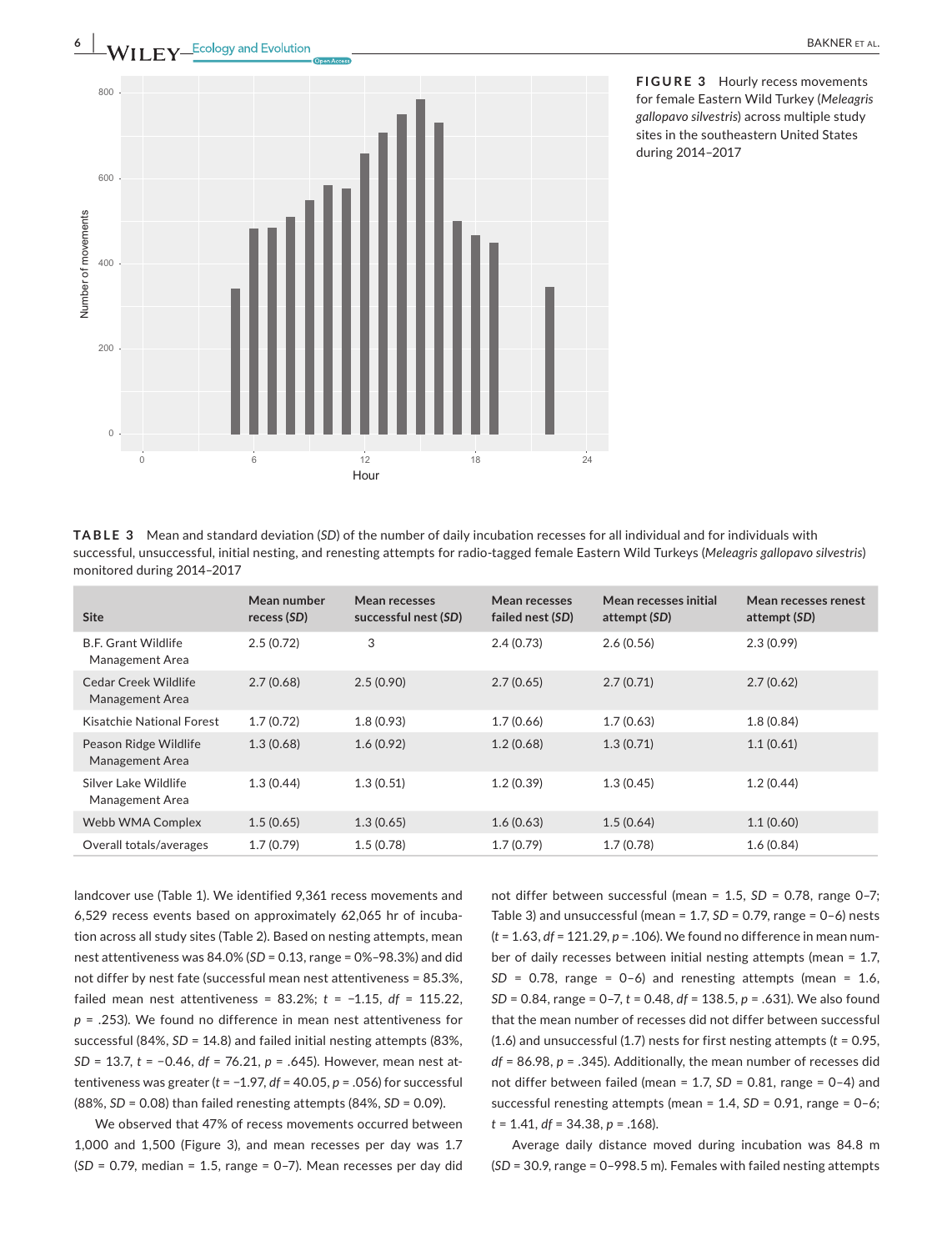**TABLE 4** Candidate models used to examine the effect of frequency of daily recess movements away from the nest, mean distance of daily recess movements away from the nest, mean cumulative daily distance, which is the total distance throughout the incubation period, mean cumlative recess movements total number of recesses througout the incubation period, and time on daily nest survival (DSR) of radio-tagged Eastern Wild Turkeys (*Meleagris gallopavo silvestris*) monitored in the southeastern United States 2014‒2017

| <b>Model notation</b>                                                                                                    | $\bf k$        | Deviance | $\triangle AIC_c$ | $W_i$   |
|--------------------------------------------------------------------------------------------------------------------------|----------------|----------|-------------------|---------|
| DSR (Cumulative daily distance moved<br>by day) $^{\rm a}$                                                               | 27             | 1506.45  | $\Omega$          | 0.977   |
| DSR (Cumulative recesses) <sup>a</sup>                                                                                   | 27             | 1515.56  | 9.10              | 0.103   |
| DSR (Daily distance moved) <sup>a</sup>                                                                                  | 27             | 1516.33  | 9.87              | 0.007   |
| DSR (Constant days 1-11, Cumulative<br>distance moved days 12-21, Constant<br>days 22-28)                                | 13             | 1546.50  | 11.76             | < 0.001 |
| DSR (Daily number of recesses) <sup>a</sup>                                                                              | 27             | 1518.39  | 11.94             | < 0.001 |
| DSR (Number of daily recesses + daily<br>distance moved + Number of daily<br>recesses*daily distance moved) <sup>a</sup> | $\overline{4}$ | 1569.28  | 16.45             | < 0.001 |
| DSR (Cumulative daily distance<br>moved <sup>b</sup>                                                                     | $\overline{2}$ | 1583.31  | 26.48             | < 0.001 |
| DSR (Daily distance moved) <sup>b</sup>                                                                                  | $\overline{2}$ | 1583.66  | 26.82             | < 0.001 |
| DSR (Cumulative recesses) <sup>b</sup>                                                                                   | $\overline{2}$ | 1583.66  | 26.83             | < 0.001 |
| DSR (Constant)                                                                                                           | $\mathbf{1}$   | 1585.78  | 26.94             | < 0.001 |
| DSR (Daily number of recesses) <sup>b</sup>                                                                              | $\overline{2}$ | 1584.57  | 27.73             | < 0.001 |

<sup>a</sup> Effect is fully time dependent.

**bEffect is a linear time dependent trend.** 

did not move farther on average each day (87.2 m, *SD* = 34.3, range = 0–998.5 m) than successful females (84.7 m, *SD* = 32.3, range = 0–998.5 m; *t* = −0.289, *df* = 54.49, *p* = .773). Average daily distance moved did not differ between initial (mean = 82.9 m, *SD* = 31.5, range = 0–998.5 m) and renesting attempts (mean = 86.5 m, *SD* = 27.9, range=0–724.5 m; *t*= −0.455, *df* =53.89, *p*=.651). We found no difference in average daily distance moved during incubation for successful first nesting attempts (83.8 m, *SD* = 33.2, range = 0–998.5 m) and failed first nesting attempts (92.2 m, *SD* = 67.0, range = 0–780.7 m, *t* = −0.601, *df* = 39.19, *p* = .551). Average daily distance moved was similar (*t* = −1.105, *df* = 49.32, *p* = .274) for failed renesting attempts (91.07 m, *SD* = 35.6, range = 0-724.48 m) relative to successful attempts (81.4 m, *SD* = 28.0, range = 0‒522.2 m).

The best model for estimating influences of incubation behaviors on daily nest survival included cumulative recess movements made by an incubating female as a covariate that was time-dependent (Table 4), and there was little model selection uncertainty (*wi* = 0.97) in our candidate model set. Based on the best fitting model, daily nest survival varied over the 28-day period depending on the estimated cumulative daily distances moved (Table 5, Figure 4, Appendix S1). We note that the estimated overall nest survival rate under our best fitting model, when estimated at the mean values for cumulative daily distance moved, was 0.22  $|CI = 0.16 - 0.28|$ , which was comparable to a naïve estimate of nest success (24%) from our data.

Mean 50% UD range size during incubation was 0.2 ha (*SD* = 0.2, range =  $0.03-2.09$  ha), whereas  $99\%$  UDs averaged 11.4 ha  $(SD = 17.0,$  range =  $0.23-111.0$  ha). Pine was the dominant habitat type (63%; *SD* = 30.2, range = 0%‒100%, Table 6) within incubation ranges across all study sites. We found that failed nests (64% pine) were associated with greater percentages of pine than successful

nests (56%) in the 99% UD (*t* = 1.981, *df* = 114.73, *p* = .050; Table 7) Furthermore, greater percentages of pine within the 50% UD were associated with reduced nest success (successful nest attempts pine percentage = 49%, unsuccessful nest attempts percentage of pine = 69%; *t* = 3.526, *df* = 109.84, *p* < .001).

## **5** | **DISCUSSION**

Our results indicated that the average number of days a female wild turkey incubated a nest was 9 days, and 75% of nesting attempts failed by day 14. Recess movements were distributed throughout the day, with most occurring between 1,000 and 1,500, which varied from previous works with wild turkeys where recesses were observed during early morning and late afternoon hours (Green, 1982; Spohr, 2001; Williams et al., 1971). We observed that on average, female wild turkeys made 1–2 recesses per day. Nest attentiveness estimates were lower (84%) relative to other ground-nesting galliforms, including Greater Sage-Grouse (96%; *Centrocercus urophasianus*), Greater Prairie-Chicken (95% *Tympanuchus cupido*), and White-tailed Ptarmigan (95%; *Lagopus leucura*; Wiebe & Martin, 2000, Deeming, 2002, Coates & Delehanty, 2008, Winder et al., 2016). However, our estimates of nest attentiveness were similar to other related species such as the Sichuan Partridge (82%, *Arborophila rufipectus*) and Blood Pheasant (72%, *Ithaginis cruentus*; Fu et al., 2017; Jia et al., 2010).

Our survival analysis indicated that variation in daily nest survival of female wild turkeys was best described based on estimates of cumulative daily distance moved during recesses. Interestingly, our results indicated that daily nest survival was generally positively impacted by cumulative daily movements by females, except early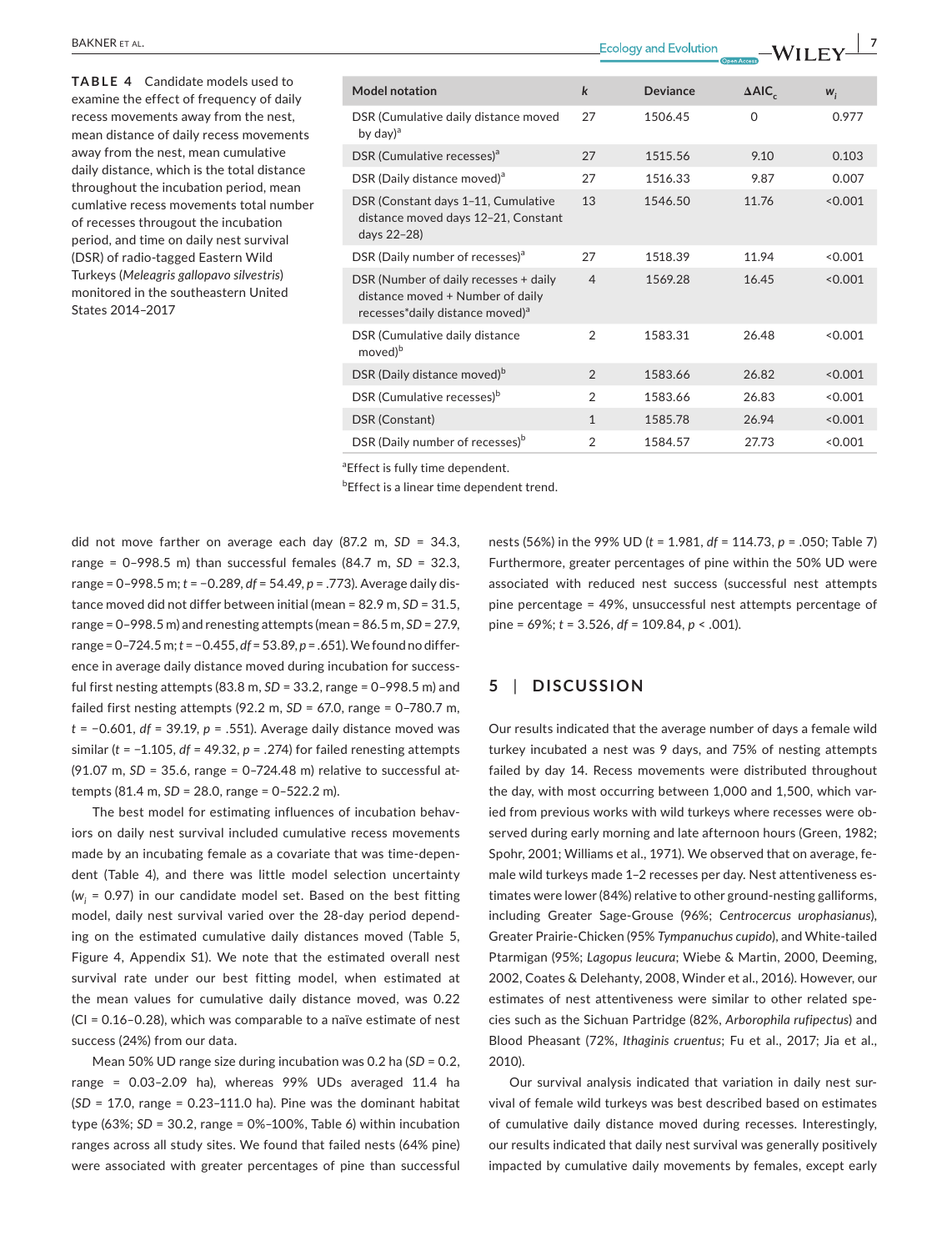|                   | Mean cumulative    |            |       |                   |
|-------------------|--------------------|------------|-------|-------------------|
| Day of incubation | distance moved (m) | <b>DSR</b> | SE    | Range (m)         |
| 2                 | 125                | 0.999      | 0.002 | $0 - 724$         |
| 3                 | 225                | 0.942      | 0.013 | $0 - 1180$        |
| 4                 | 313                | 0.929      | 0.013 | 29-1,775          |
| 5                 | 396                | 0.911      | 0.015 | $32 - 2,365$      |
| 6                 | 461                | 0.942      | 0.015 | 32-1,645          |
| $\overline{7}$    | 539                | 0.959      | 0.014 | $61 - 1,850$      |
| 8                 | 612                | 0.925      | 0.017 | 107-1,880         |
| 9                 | 694                | 0.947      | 0.016 | 107-1,917         |
| 10                | 782                | 0.950      | 0.016 | 165-2,069         |
| 11                | 861                | 0.937      | 0.018 | $165 - 2,204$     |
| 12                | 944                | 0.964      | 0.015 | 165-2,490         |
| 13                | 1,019              | 0.943      | 0.018 | 230-2,569         |
| 14                | 1,087              | 0.942      | 0.019 | 253-2,569         |
| 15                | 1,176              | 0.966      | 0.019 | 253-2,681         |
| 16                | 1,275              | 0.950      | 0.016 | 282-2,681         |
| 17                | 1,369              | 0.972      | 0.019 | 409-2,858         |
| 18                | 1,465              | 0.972      | 0.016 | 483-3,004         |
| 19                | 1,557              | 0.971      | 0.016 | 541-3,374         |
| 20                | 1,634              | 0.961      | 0.018 | 541-4,018         |
| 21                | 1,704              | 0.942      | 0.022 | 541-4,092         |
| 22                | 1,826              | 0.919      | 0.025 | 623-4,417         |
| 23                | 1,917              | 0.944      | 0.023 | 690-4,456         |
| 24                | 2,014              | 0.988      | 0.013 | 761-4,004         |
| 25                | 2,105              | 0.906      | 0.031 | 770-4,215         |
| 26                | 2,220              | 0.896      | 0.041 | 820-4,412         |
| 27                | 2,438              | 0.924      | 0.071 | 840-4,498         |
| 28                | 2,911              | 0.938      | 0.010 | $2,190-$<br>4,336 |
| 29                | 3,114              |            |       | $2,317-$<br>3,642 |
| 30                | 3,642              |            |       | 3,642             |

**TABLE 5** Mean cumulative distance moved (*m*) and associated predicted daily survival rate (DSR (*SE*)) estimated at the mean cumulative daily distance moved for each day of the incubation period

*Note:* Additionally, we have provided the associated range of cumulative distance (*m*) moved during incubation for radio-tagged Eastern Wild Turkey (*Meleagris gallopavo silvestris*) monitored across all study sites during 2014–2017, which can be combined with the *β* estimates (Appendix S1) to develop incubation day specific estimates of daily nest survival across the entire incubation period and range of estimates cumulative movements.

and late in the incubation period. Exposure of wild turkeys to potential causes of mortality is highest during the reproductive season (Palmer, Hurst, Stys, Smith, & Burk, 1993), and exposure of nests is usually tied to behavioral activities undertaken by females (Collier et al., 2009). Our results suggest that distances moved away from nests may confer positive benefits to daily nest survival, especially during the middle of the incubation period (see *β* estimates, Appendix S1). However, as the incubation period nears completion, increased movements tend to lead to lower nest survival, especially in the last 4–5 days of incubation. Time spent away from nests by Greater Sage-Grouse declined as predator abundance increased, likely driven by the need to reduce interactions with nest predators

(Coates & Delehanty, 2008; Dudko et al., 2019). For wild turkeys in our study, decreased movements during the beginning and end of the incubation period may be associated with level of predation risk, and the trade-off between nest success and individual survival. Wild turkeys are thought to maximize individual survival relative to nest survival (Collier et al., 2009), so in systems with increased predation risk, we would expect that individuals choosing to maximize survival over reproduction would make movements farther from nest sites during incubation (Behrens, Ruff, Harms, & Dinsmore, 2019; Cervencl et al., 2011; Smith et al., 2012). We speculate that as nests near the expected hatch dates, perhaps, females are more likely to prioritize reproductive success over individual survival.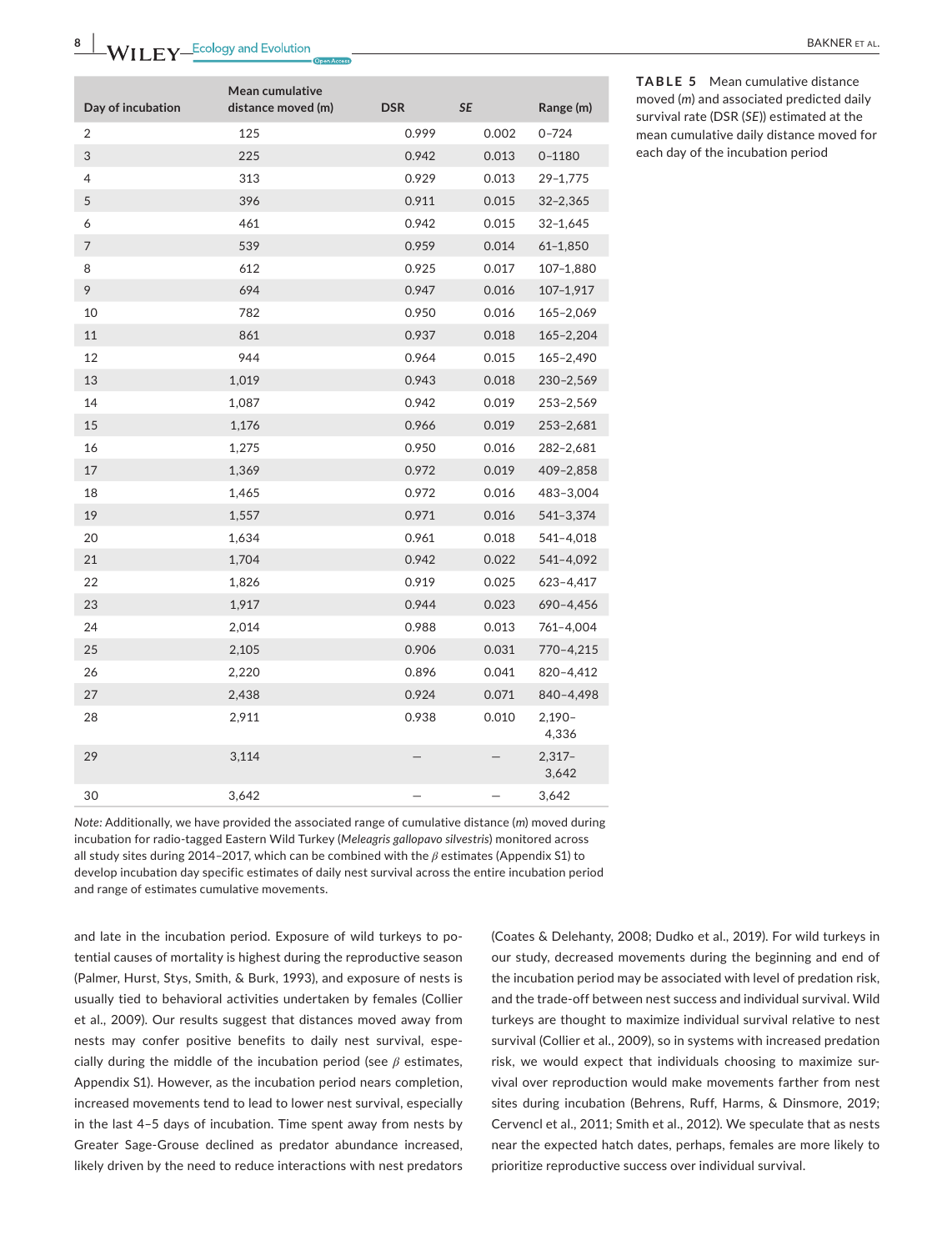

**FIGURE 4** Estimated daily nest survival for Eastern Wild Turkey (*Meleagris gallopavo silvestris*) nests across the incubation period based on the mean cumulative daily distance moved during recesses across multiple study sites in the southeastern United States during 2014– 2017. Solid line shows the estimated mean daily nest survival

Our results indicated that wild turkeys made relatively few recesses (1–2 recesses per day) compared to other species, but we did not find evidence that nest survival was associated with number of daily recess movements. Works on fitness consequences of recess movements have been noted in White-tailed Ptarmigan, wherein individuals making fewer and shorter duration movements have a decreased probability of nest predation and increased nest survival (Wiebe & Martin, 1997). Similarly, shorebird species (Red Phalaropes, *Phalaropus fulicarius*, Little Stints, *Calidris minuta*) that made fewer recesses during incubation had a greater chance of nest success (Smith et al., 2012). Reductions in nest attentiveness during incubation have been found to increase as the nesting period continues (Kessler, 1962) and are thought to change based on overall body condition of the individual based on available resources within the surrounding landscape (Aldrich & Raveling, 1983). We found that increased levels of pine landcover type within the incubation ranges had negative impacts on nest success. We suspect that the observed relationships between pine landcover within incubation ranges and nest success stemmed from the relatively coarse resolution of our assessment and overall availability of the pine landcover type  $(\bar{x} = 63%)$  as resource selection during nesting is assumed to be adaptive and has fitness consequences. For example, White-Rumped Sandpipers (*Calidris fuscicollis*) habitat selection drove nest success due to variation in food abundance (Smith, Gilchrist, & Smith, 2007). Conversely, Martin (1993) suggested that avian species choose nest sites not based upon food availability but to reduce risk of predation. Thus, we suggest further behavioral evaluations within finer landcover types may indicate either limitation in resources, increased predation risk, or potential movement restrictions, which may influence nest success or failure.

Our collective understanding of incubation behaviors in wild turkeys is based on limited literature (Green, 1982; Spohr, 2001; Williams et al., 1971). Our approach to assessing recess behavior was the first to describe a standard, repeatable approach for identifying recess frequency and movements. We found that throughout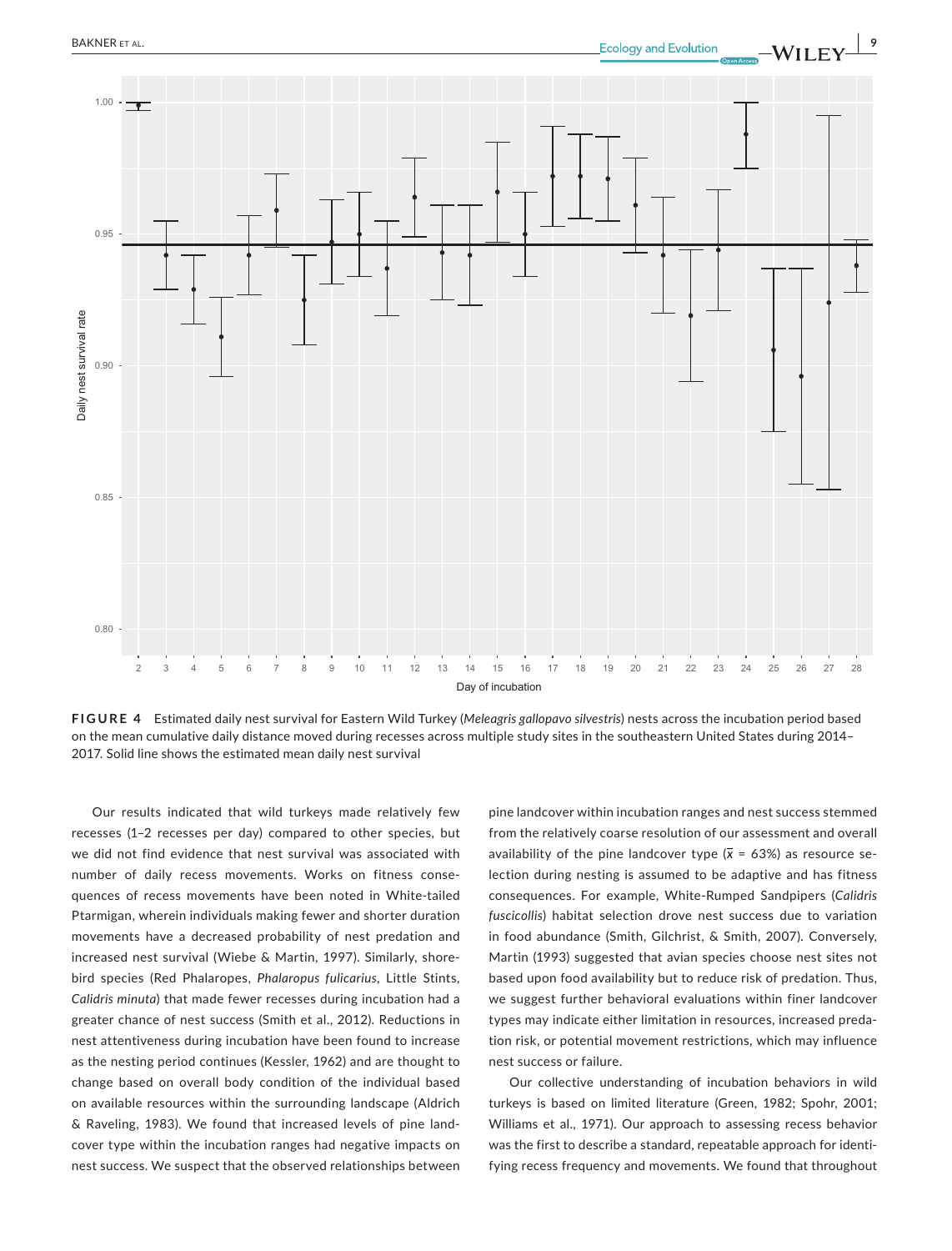| ı<br>ï<br>I<br>ı<br>١<br>$\frac{1}{2}$<br>ā<br>Ï<br>Ì<br>Ì<br>ï<br>j<br>I<br>$\overline{\phantom{a}}$<br>ì<br>ć<br>TABLE 6 Mean size of 50% and 99% utilization distribut | 14-2017<br><b>24.00</b><br>من من من<br>iv. 1-11-12.<br>Ī<br>הה  המחווה ב<br>しょうこうしょ |
|---------------------------------------------------------------------------------------------------------------------------------------------------------------------------|-------------------------------------------------------------------------------------|
|                                                                                                                                                                           |                                                                                     |

| Site                                                | incubation<br>range (ha)<br>Mean | proportion<br>pine 99%<br>Mean<br>(SD) | hardwoods<br>proportion<br>99% (SD)<br>Mean | mixed 99%<br>proportion<br>Mean<br>(SD) | proportion<br>open 99%<br>Mean<br>(SD) | infrastructure<br>Mean propor-<br>tion human<br>99% (SD) | proportion<br>water 99%<br>Mean<br>(SD) | proportion<br>pine 50%<br>Mean<br>(SD) | hardwoods<br>proportion<br>50% (SD)<br>Mean | mixed 50%<br>proportion<br>Mean<br>(SD) | proportion<br>open 50%<br>Mean<br>(SD) | infrastructure<br>Mean propor-<br>tion human<br>50% (SD) | proportion<br>water 50%<br>Mean<br>(SD) |
|-----------------------------------------------------|----------------------------------|----------------------------------------|---------------------------------------------|-----------------------------------------|----------------------------------------|----------------------------------------------------------|-----------------------------------------|----------------------------------------|---------------------------------------------|-----------------------------------------|----------------------------------------|----------------------------------------------------------|-----------------------------------------|
| Management<br><b>B.F. Grant</b><br>Wildlife<br>Area | 27.6 (27.2)                      | 77.3 (18.5)                            | 1.0(1.9)                                    | 11.0 (10.8)                             | 9.8(11.4)                              | $\frac{1}{2}$                                            | 0.1(1.5)                                | 82.3 (34.2)                            | $\frac{1}{2}$                               | 11.4 (27.9)                             | 11.7(29.7)                             | $\frac{1}{2}$                                            | $\circ$                                 |
| Management<br>Cedar Creek<br>Wildlife<br>Area       | 29.2 (28.8) 75.7 (23.7)          |                                        | 1.9(6.4)                                    | 11.9 (16.9)                             | 9.2(14.1)                              | O(0)                                                     | 1.4(5.3)                                | 82.9 (32.6) 2.6 (14.3)                 |                                             | $3.2(10.4)$ 10.6 (24.9)                 |                                        | O(0)                                                     | 0.6(3.7)                                |
| National<br>Kisatchie<br>Forest                     |                                  | $9.1(11.8)$ 73.5 (26.0)                | 3.3(7.4)                                    | 9.4(18.3)                               | 8.8 (18.0)                             | 3.2(6.8)                                                 | 1.8(8.3)                                | 75.7 (35.7) 4.2 (16.4)                 |                                             | 9.1(24.0)                               | 7.7(22.2)                              | 1.7(8.3)                                                 | 1.6(11.1)                               |
| Management<br>Peason Ridge<br>Wildlife<br>Area      | 6.9(7.7)                         | 54.7 (24.1)                            | 1.8(3.8)                                    | 22.0 (21.1)                             | 12.7 (19.7)                            | 8.5(16.9)                                                | 0(2.0)                                  | 65.1 (39.9)                            | $\circ$                                     | 21.0 (34.0)                             | 14.3 (31.0)                            | 5.8(16.8)                                                | $\frac{1}{2}$                           |
| Management<br>Silver Lake<br>Wildlife<br>Area       | 5.5(5.6)                         | 65.8 (26.0)                            | 11.3(13.5)                                  | 3.7(12.0)                               | 14.9 (22.0)                            | 1.2(2.5)                                                 | 3.0(11.0)                               | 65.0 (42.0)                            | 9.6 (24.0)                                  | 3.7(18.0)                               | 19.8 (36.4)                            | 1.4(10.2)                                                | 0.3(1.2)                                |
| Webb WMA<br>Complex                                 | 9.5(15.2)                        | 33.4 (29.7)                            | 7.9 (10.2)                                  | 41.9 (36.3)                             | 5.0(12.1)                              | 0.6(1.7)                                                 | 11.1 (15.0)                             | 33.4 (40.1)                            | 1.8(6.7)                                    | 47.4 (47.2)                             | 3.9(15.6)                              | O(0)                                                     | 13.4(29.1)                              |
|                                                     |                                  |                                        |                                             |                                         |                                        |                                                          |                                         |                                        |                                             |                                         |                                        |                                                          |                                         |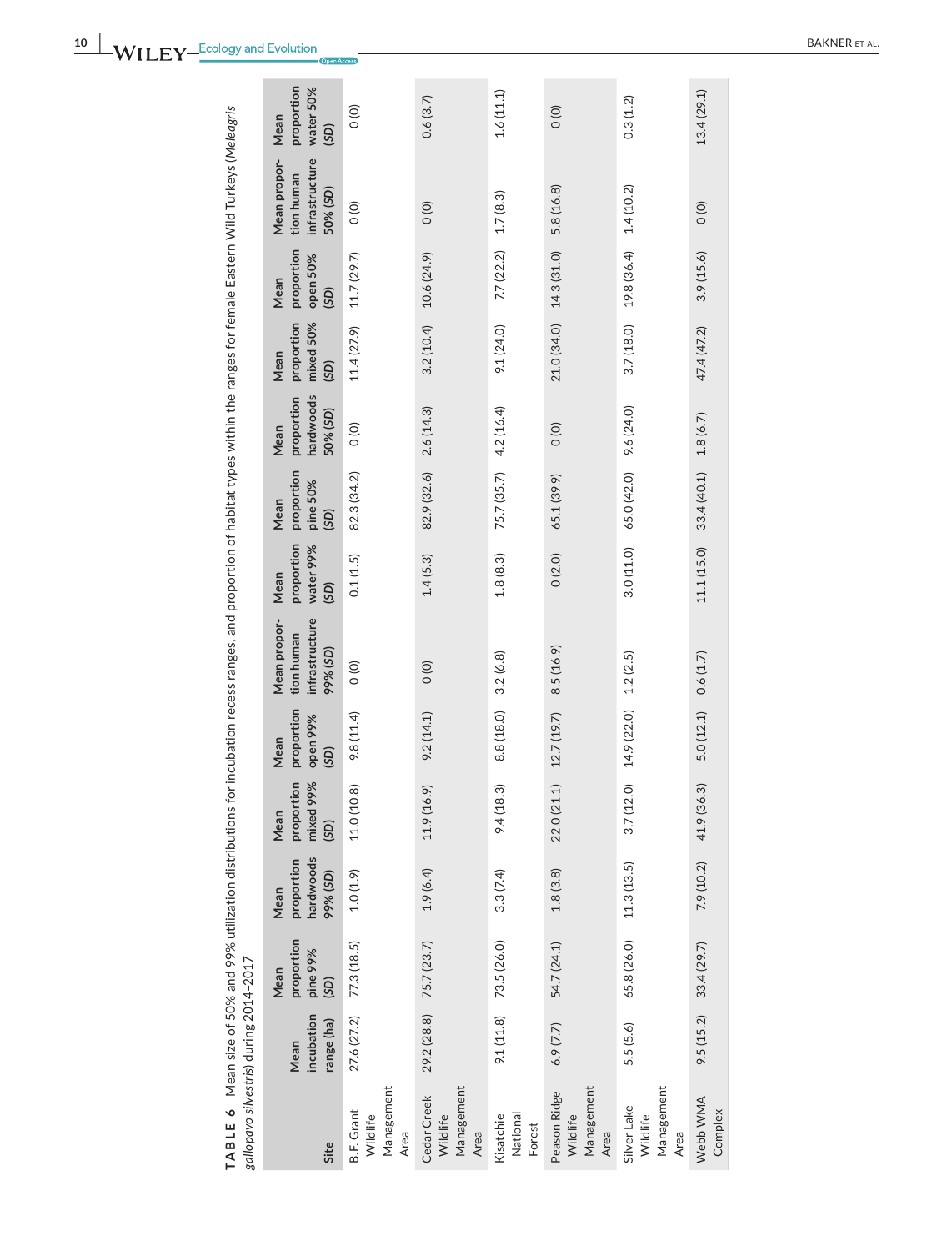| attempt (initial or renest), and age (adult or juvenile) during 2014-2017 |                                        |                                             |                                         |                                        |                                                          |                                         |                                        |                                             |                                         |                                        |                                                              |                                         |
|---------------------------------------------------------------------------|----------------------------------------|---------------------------------------------|-----------------------------------------|----------------------------------------|----------------------------------------------------------|-----------------------------------------|----------------------------------------|---------------------------------------------|-----------------------------------------|----------------------------------------|--------------------------------------------------------------|-----------------------------------------|
|                                                                           | proportion<br>pine 99%<br>Mean<br>(SD) | hardwoods<br>proportion<br>(GS) %66<br>Mean | proportion<br>mixed 99%<br>Mean<br>(SD) | proportion<br>open 99%<br>(SD)<br>Mean | Mean propor-<br>infrastructure<br>tion human<br>99% (SD) | proportion<br>water 99%<br>Mean<br>(SD) | proportion<br>pine 50%<br>(SD)<br>Mean | hardwoods<br>proportion<br>50% (SD)<br>Mean | proportion<br>mixed 50%<br>Mean<br>(5D) | proportion<br>open 50%<br>Mean<br>(SD) | human infrastruc-<br><b>Mean proportion</b><br>ture 50% (SD) | proportion<br>water 50%<br>Mean<br>(SD) |
| Successful                                                                | 0.50(0.31)                             | 0.10(0.16)                                  | 0.19(0.31)                              | 0.10 (0.20)                            | 0.02(0.08)                                               | 0.04 (0.09)                             | 0.50(0.43)                             | 0.10(0.28)                                  | 0.19(0.36)                              | 0.14(0.31)                             | 0.01 (0.09)                                                  | 0.06(0.14)                              |
| Fail                                                                      | 0.59(0.33)                             | 0.08(0.13)                                  | 0.18(0.24)                              | 0.10(0.18)                             | 0.02(0.04)                                               | 0.04(0.11)                              | 0.59(0.43)                             | 0.08(0.20)                                  | 0.17(0.32)                              | 0.12(0.27)                             | 0.01 (0.08)                                                  | 0.03(0.21)                              |
| Initial attempt                                                           | 0.56(0.33)                             | 0.08(0.13)                                  | 0.19(0.27)                              | 0.10(0.17)                             | 0.02(0.08)                                               | 0.04(0.11)                              | 0.57(0.43)                             | 0.08(0.22)                                  | 0.20(0.35)                              | 0.10(0.26)                             | 0.01 (0.06)                                                  | 0.04 (0.17)                             |
| Renest attempt                                                            |                                        | $0.59(0.33)$ 0.09 (0.16)                    | 0.12(0.24)                              | 0.15(0.21)                             | 0.02(0.05)                                               | 0.03(0.11)                              | 0.59(0.44)                             | 0.09 (0.23)                                 | 0.11(0.28)                              | 0.16(0.32)                             | 0.02(0.12)                                                   | 0.03 (0.12)                             |
| Adult                                                                     | 0.58(0.33)                             | 0.08(0.19)                                  | 0.18(0.26)                              | 0.10(0.18)                             | 0.02 (0.07)                                              | 0.04(0.11)                              | 0.59(0.44)                             | 0.08(0.23)                                  | 0.17(0.33)                              | 0.12(0.28)                             | 0.02 (0.09)                                                  | 0.03(0.15)                              |
| Juvenile                                                                  | 0.51(0.34)                             | 0.08(0.16)                                  |                                         | $0.23(0.24)$ $0.11(0.22)$              | 0.01 (0.04)                                              | 0.06(0.11)                              | 0.46(0.41)                             | 0.07(0.19)                                  | 0.25(0.33)                              | 0.13(0.31)                             | $\circ$                                                      | 0.09 (0.25)                             |
|                                                                           |                                        |                                             |                                         |                                        |                                                          |                                         |                                        |                                             |                                         |                                        |                                                              |                                         |

**TABLE 7** 

TABLE 7

Mean proportion of habitat types within the 50% and 99% ranges for female Eastern Wild Turkeys (*Meleagris gallopavo silvestris*) based on nest fate (successful or fail), nesting

Mean proportion of habitat types within the 50% and 99% ranges for female Eastern Wild Turkeys (Meleagris gallopavo silvestris) based on nest fate (successful or fail), nesting

**Example 20** BAKNER ET AL.

incubation, individual females varied in regard to numbers of daily recesses taken, which contradicts previous works suggesting that females recess only once per day or even once every several days (Williams et al., 1971). Collectively, our results suggest that recess behaviors by wild turkeys are more nuanced than previously be lieved and may have important implications to fitness. We offer that behavioral decisions made during incubation may be a more influential driver of nest survival than previously expected (Conley et al., 2015). The ultimate drivers of behavioral decisions during in cubation are unknown, but are likely made based upon a suite of abiotic and biotic factors such as body condition, ambient tempera ture/precipitation, resource availability, and vegetative conditions (Aldrich & Raveling, 1983; Conway & Martin, 2000; Deeming, 2002; Smith et al., 2012; Webb, 1987). Furthermore, individual behaviors/ time allocation patterns can be altered by predation risk (Laundré, Hernández, & Ripple, 2010), and as such, the intensity of nest preda tion likely underlies plasticity in behavioral responses or antipreda tor strategies (Conway & Martin, 2000; Ghalambor & Martin, 2002; Martin, 2002). We predict that individual incubation behaviors may be influenced by vegetation composition and predation risk. Therefore, exploration of the potential that female turkeys use vari able strategies to improve reproductive fitness should be evaluated in future research.

#### **ACKNOWLEDGMENTS**

We are indebted to the suite of state and federal agency biologists and technicians across all our study sites who provided significant time and assistance with both trapping and data collection. Funding and support were provided by the South Carolina Department of Natural Resources, Georgia Department of Natural Resources, Wildlife Resources Division, Louisiana Department of Wildlife and Fisheries, and, in part, by TPWD and U.S. Fish and Wildlife Service through the Federal Aid in Wildlife Restoration Act (Pittman-Robertson) program, Grant number TX W-164-R-1, and the United States Forest Service, Kisatchie Ranger District of Louisiana. Additional funding and support were provided by the Warnell School of Forestry and Natural Resources at the University of Georgia and the Louisiana State University Agricultural Center. This manuscript is partially based on work supported by the National Institute of Food and Agriculture, United States Department of Agriculture, McIntire Stennis project number 1005302.

#### **CONFLICT OF INTEREST**

None declared.

#### **AUTHORS CONTRIBUTION**

NWB, MJC, and BAC conceived the project. All authors contributed to field experimental design development, data collection, statistical analysis and manuscript development, and review and gave final ap proval for publication.

# **ORCID** *Bret A. Collier* <https://orcid.org/0000-0002-1867-0921>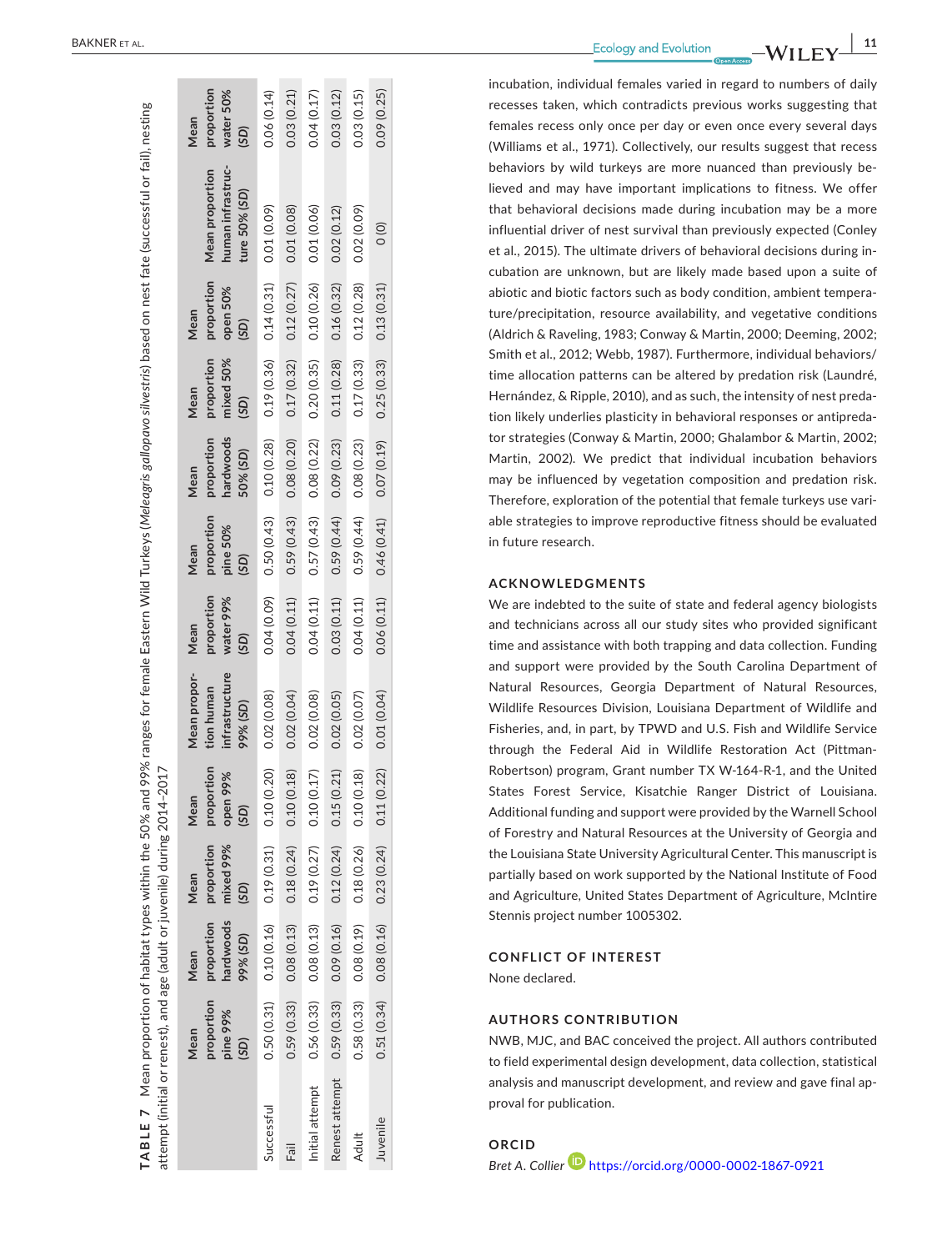#### **DATA AVAILABILITY STATEMENT**

All raw survival data from this study are available upon request or can be accessed on Dryad ([https://doi.org/10.5061/dryad.2547d](https://doi.org/10.5061/dryad.2547d7wmn) [7wmn\)](https://doi.org/10.5061/dryad.2547d7wmn).

#### **REFERENCES**

- Aldrich, T. W., & Raveling, D. G. (1983). Effects of experience and body weight on incubation behavior of Canada Geese. *The Auk*, *100*, 670– 679. <https://doi.org/10.1093/auk/100.3.670>
- Badyaev, A. V., Etges, W. J., & Martin, T. E. (1996). Habitat sampling and habitat selection by female Wild Turkeys: Ecological correlates and reproductive consequences. *The Auk*, *113*, 636–646. [https://doi.](https://doi.org/10.2307/4088984) [org/10.2307/4088984](https://doi.org/10.2307/4088984)
- Batary, P., & Baldi, A. (2004). Evidence of an edge effect on avian nest success. *Conservation Biology*, *18*, 389–400. [https://doi.](https://doi.org/10.1111/j.1523-1739.2004.00184.x) [org/10.1111/j.1523-1739.2004.00184.x](https://doi.org/10.1111/j.1523-1739.2004.00184.x)
- Behrens, C., Ruff, Z. J., Harms, T. M., & Dinsmore, S. J. (2019). Predator density influences nest attendance of Yellow-Headed Blackbirds *Xanthocephalus xanthocephalus*. *Ibis*, *161*, 679–685. [https://doi.](https://doi.org/10.1111/ibi.12705) [org/10.1111/ibi.12705](https://doi.org/10.1111/ibi.12705)
- Burnam, J. S., Turner, G., Ellis-Felege, S. N., Palmer, W. E., Sisson, D. C., & Carroll, J. P. (2012). Patterns of incubation behavior in northern bobwhites. In P. J. Pietz, C. A. Ribic, & F. R. Thompson III (Eds.), *Video surveillance of nesting birds* (pp. 77–88). Berkeley, CA: University of California Press.
- Burnham, K. P., & Anderson, D. R. (2002). *Model selection and multimodel inference: A practical information theoretic approach* (2nd ed.). New York, NY: Springer-Verlag.
- Byrne, M. E., & Chamberlain, M. J. (2013). Nesting ecology of Wild Turkeys in a bottomland hardwood Forest. *The American Midland Naturalist*, *170*, 95–110. <https://doi.org/10.1674/0003-0031-170.1.95>
- Byrne, M. E., McCoy, J. C., Hinton, J. W., Chamberlain, M. J., & Collier, B. A. (2014). Using dynamic Brownian bridge movement modelling to measure temporal patterns of habitat selection. *Journal of Animal Ecology*, *83*, 1234–1243. [https://doi.org/10.1111/1365-2656.](https://doi.org/10.1111/1365-2656.12205) [12205](https://doi.org/10.1111/1365-2656.12205)
- Cervencl, A., Esser, W., Maier, M., Oberdiek, N., Thyen, S., Wellbrock, A., & Exo, K. M. (2011). Can differences in incubation patterns of Common Redshanks *Tringa totanus* be explained by variations in predation risk? *Journal of Ornithology*, *152*, 1033–1043. [https://doi.](https://doi.org/10.1007/s10336-011-0696-z) [org/10.1007/s10336-011-0696-z](https://doi.org/10.1007/s10336-011-0696-z)
- Chamberlain, M. J., & Leopold, B. D. (2000). Habitat sampling and selection by female Wild Turkeys during preincubation. *Wilson Bulletin*, *112*, 326–331. [https://doi.org/10.1676/0043-5643\(2000\)112\[0326:H](https://doi.org/10.1676/0043-5643(2000)112%5B0326:HSASBF%5D2.0.CO;2)-[SASBF\]2.0.CO;2](https://doi.org/10.1676/0043-5643(2000)112%5B0326:HSASBF%5D2.0.CO;2)
- Coates, P. S., & Delehanty, D. J. (2008). Effects of environmental factors on incubation patterns of Greater Sage-Grouse. *Condor*, *110*, 627– 638. <https://doi.org/10.1525/cond.2008.8579>
- Cohen, B. S., Prebyl, T. J., Collier, B. A., & Chamberlain, M. J. (2018). Home range estimator method and GPS sampling schedule affect habitat selection inferences for Wild Turkeys. *Wildlife Society Bulletin*, *42*, 150–159. <https://doi.org/10.1002/wsb.845>
- Collier, B. A., & Chamberlain, M. J. (2011). Redirecting research for Wild Turkeys using global positioning system transmitters. In *Proceedings of the National Wild Turkey Symposium* (vol. *10*, pp. 81–92).
- Collier, B. A., Fyffe, N., Smallwood, A., Oleson, B., Bakner, N. W., Heffelfinger, J. R., & Chamberlain, M. J. (2019). Reproductive ecology of Goulds Wild Turkeys in Arizona. *Wilson Journal of Ornithology*, *131*, 667–679.
- Collier, B. A., Melton, K. B., Hardin, J. B., Silvy, N. J., & Peterson, M. J. (2009). Impact of reproductive effort on survival of Rio Grande Wild Turkey *Meleagris gallopavo intermedia* hens in Texas. *Wildlife Biology*, *15*, 370–379.
- Conley, M. D., Oetgen, J. G., Barrow, J., Chamberlain, M. J., Skow, K. L., & Collier, B. A. (2015). Habitat selection, incubation, and incubation recess ranges of nesting female Rio Grande Wild Turkeys in Texas. In *Proceedings of the National Wild Turkey Symposium* (vol. *11*, pp. 117–126).
- Conley, M. D., Yeldell, N. A., Chamberlain, M. J., & Collier, B. A. (2016). Do movement behaviors identify reproductive habitat sampling for Wild Turkeys? *Ecology and Evolution*, *6*, 7103–7112. [https://doi.](https://doi.org/10.1002/ece3.2401) [org/10.1002/ece3.2401](https://doi.org/10.1002/ece3.2401)
- Conway, C. J., & Martin, T. E. (2000). Evolution of passerine incubation behavior: Influence of food, temperature, and nest predation. *Evolution*, *54*, 670–685. [https://doi.org/10.1111/j.0014-3820.2000.](https://doi.org/10.1111/j.0014-3820.2000.tb00068.x) [tb00068.x](https://doi.org/10.1111/j.0014-3820.2000.tb00068.x)
- Deeming, D. C. (2002). *Avian incubation: Behavior, environment and evolution*. New York, NY: Oxford University Press.
- Deeming, D. C., & Reynolds, S. J. (2015). *Nests, eggs, and incubation: New ideas about avian reproduction*. Oxford, UK: Oxford University Press.
- Dinsmore, S. J., White, G. C., & Knopf, F. L. (2002). Advanced techniques for modeling avian nest survival. *Ecology*, *83*, 3476–3488. [https://doi.](https://doi.org/10.1890/0012-9658(2002)083%5B3476:ATFMAN%5D2.0.CO;2) [org/10.1890/0012-9658\(2002\)083\[3476:ATFMAN\]2.0.CO;2](https://doi.org/10.1890/0012-9658(2002)083%5B3476:ATFMAN%5D2.0.CO;2)
- Dudko, J. E., Coates, P. S., & Delehanty, D. J. (2019). Movements of female Sage Grouse *Centrocercus urophasianus* during incubation recess. *Ibis*, *161*, 222–229.
- Fontaine, J., & Martin, T. (2006). Parent birds assess nest predation risk and adjust their reproductive strategies. *Ecology Letters*, *9*, 428–434. <https://doi.org/10.1111/j.1461-0248.2006.00892.x>
- Franklin, A. B. (2001). Exploring ecological relationships in survival and estimating rates of population change using program MARK. In R. Field, R. J. Warren, H. Okarma, & P. R. Sievert (Eds.), *Wildlife, land, and people: Priorities for the 21st century* (pp. 290‒296). Bethesda, MD: The Wildlife Society.
- Fu, Y., Dai, B., Wen, L., Chen, B., Dowell, S., & Zhang, Z. (2017). Unusual incubation behavior and embryonic tolerance of hypothermia in the Sichuan Partridge (*Arborophila rufipectus*). *Journal of Ornithology*, *158*, 707–715.<https://doi.org/10.1007/s10336-016-1422-7>
- Ghalambor, C. K., & Martin, T. E. (2002). Comparative manipulation of predation risk in incubating birds reveals variability in the plasticity of responses. *Behavioral Ecology*, *13*, 101–108. [https://doi.org/10.1093/](https://doi.org/10.1093/beheco/13.1.101) [beheco/13.1.101](https://doi.org/10.1093/beheco/13.1.101)
- Green, H. E. (1982). Reproductive behavior of female Wild Turkeys in northern Lower Michigan. *Journal of Wildlife Management*, *46*, 1065– 1071.<https://doi.org/10.2307/3808242>
- Guthrie, J. D., Byrne, M. E., Hardin, J. B., Kochanny, C. O., Skow, K. L., Snelgrove, R. T., … Collier, B. A. (2011). Evaluation of a Global Positioning System backpack transmitter for Wild Turkey research. *Journal of Wildlife Management*, *75*, 539–547.<https://doi.org/10.1002/jwmg.137>
- Healy, W. M. (1992). Behavior. In J. G. Dickson (Ed.), *The Wild Turkey: Biology and management* (pp. 46–65). Mechanicsburg, PA: Stackpole.
- Jia, C.-X., Sun, Y.-H., & Swenson, J. E. (2010). Unusual incubation behavior and embryonic tolerance of hypothermia by the Blood Pheasant (*Ithaginis cruentus*). *The Auk*, *127*, 926–931.
- Jones, J. (2001). Habitat selection studies in avian ecology: A critical review. *The Auk*, *118*, 557–562.<https://doi.org/10.1093/auk/118.2.557>
- Kessler, F. (1962). Measurement of nest attentiveness in the Ring-Necked Pheasant. *The Auk*, *79*, 702–705. <https://doi.org/10.2307/4082649>
- Kranstauber, B., & Smolla, M. (2013). *move: Visualizing and analyzing animal track data. Free R software package*.
- Kranstauber, B., Smolla, M., & Scharf, A. K. (2018). *move: Visualizing and analyzing animal track data. R package version 3.1.0*.
- Laundré, J. W., Hernández, L., & Ripple, W. J. (2010). The landscape of fear: Ecological implications of being afraid. *Open Ecology Journal*, *3*, 1–7.
- Little, A. R., Chamberlain, M. J., Conner, L. M., & Warren, R. J. (2016). Habitat selection of Wild Turkeys in burned longleaf pine savannas. *Journal of Wildlife Management*, *80*, 1280–1289. [https://doi.](https://doi.org/10.1002/jwmg.21114) [org/10.1002/jwmg.21114](https://doi.org/10.1002/jwmg.21114)